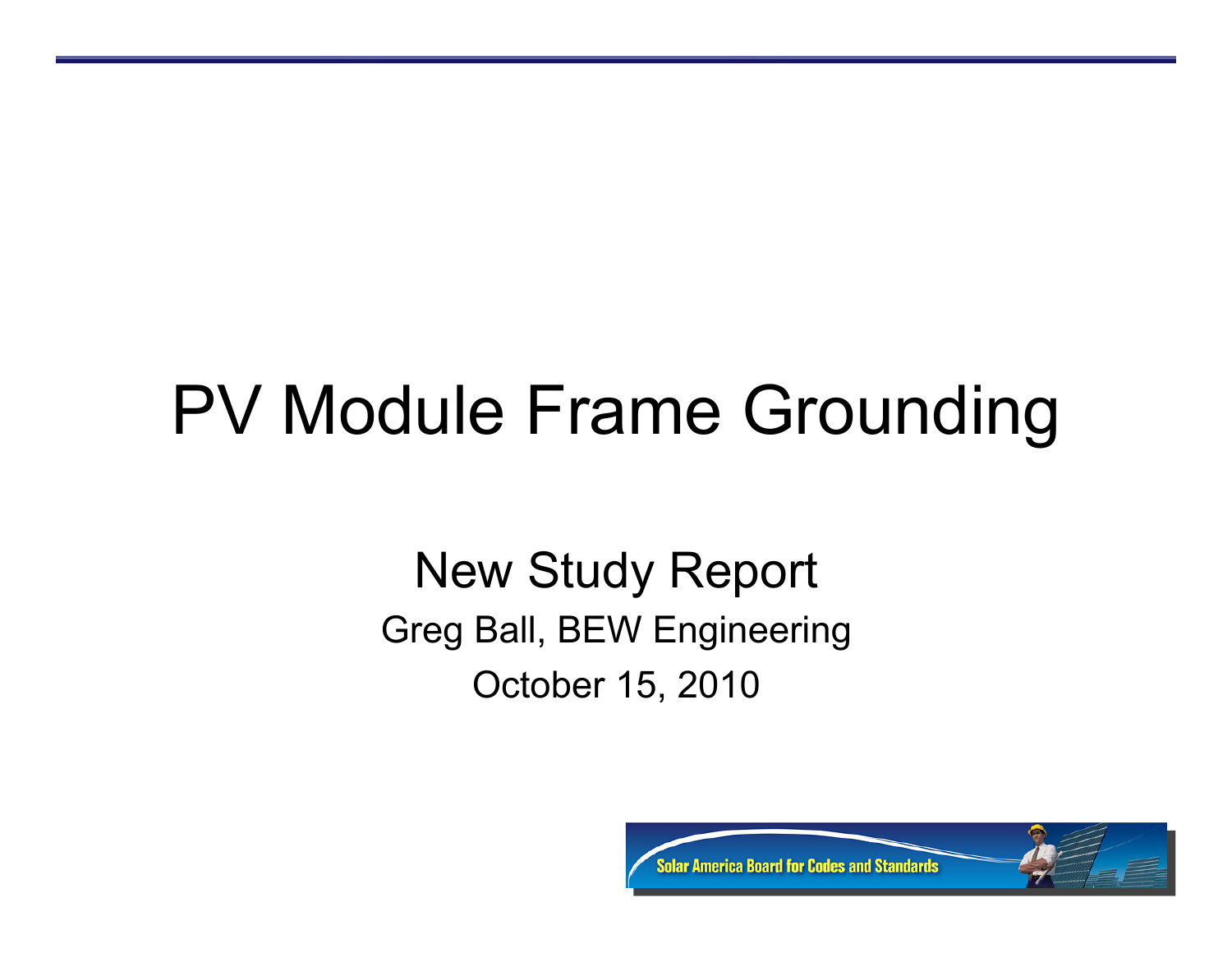## Study Overview

- Address gap in requirements and methods for reliable grounding of PV module frame and mounting components
- Define grounding and bonding requirements
- Survey stakeholders and labs to address needs
- Develop test objectives and methods
- Ultimately incorporate in appropriate codes/ standards

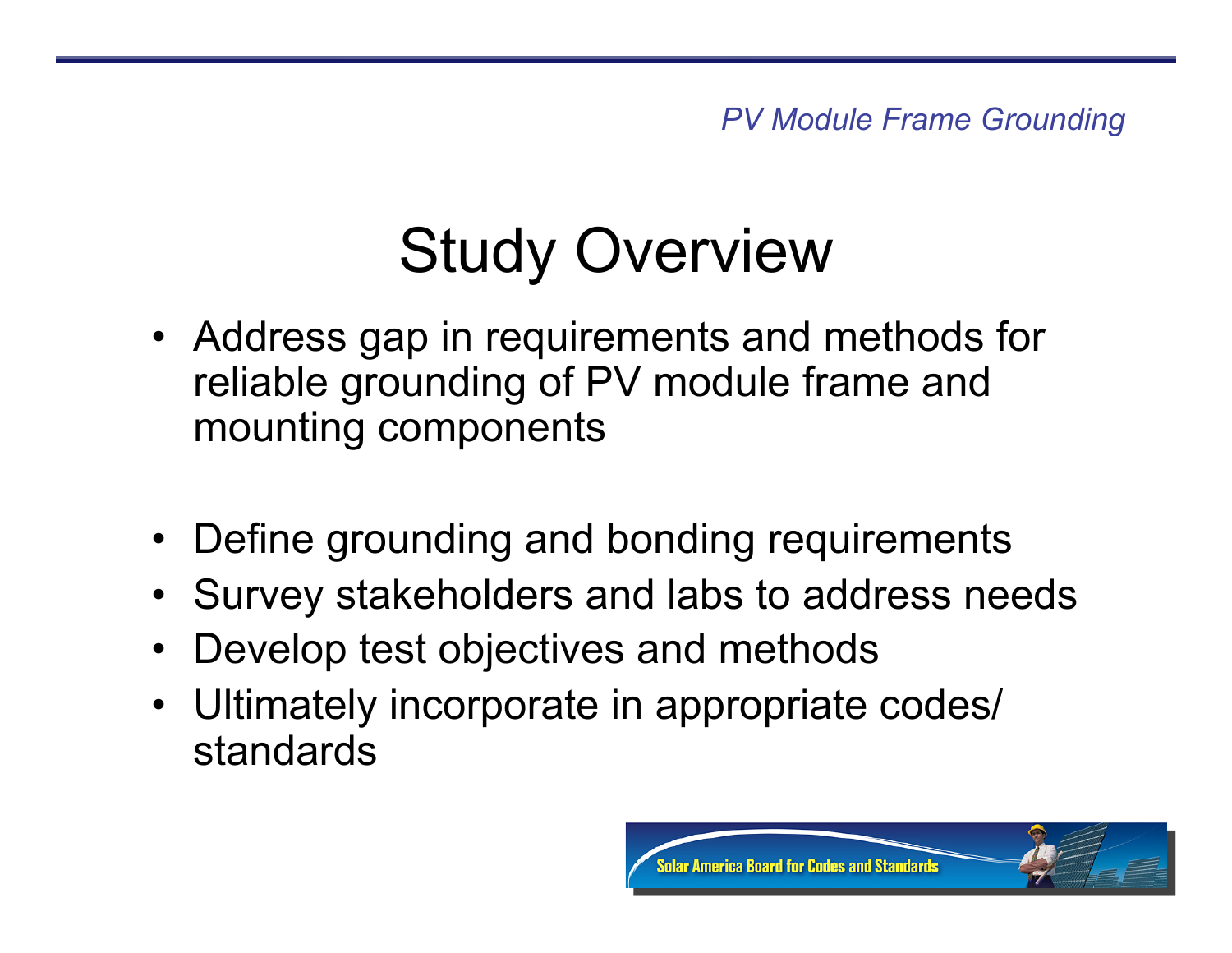### Study Outline

- 1. Preliminary "lay-of-the-land" Report (BEW)
	- Summary of existing conditions, problem statement
	- Survey of existing issues and experiences from stakeholders
- 2. UL interim test development (UL)
	- Preliminary testing on corrosion, degradation using methods that go beyond those in existing UL1703 standard.
- 3. Final report (BEW/UL)
	- Recommendationsfor a set of tests/methods to incorporate into existing/new standards.

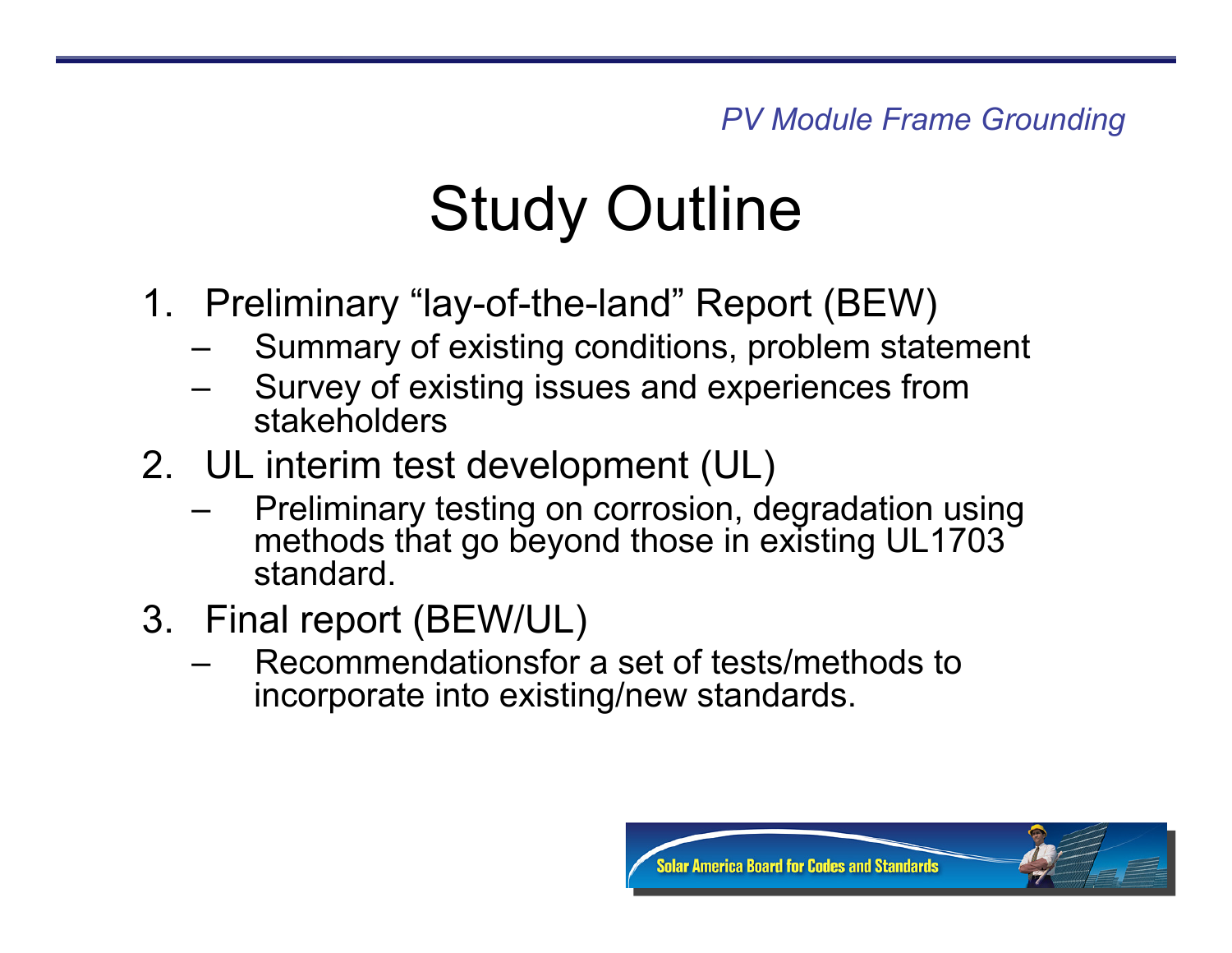#### *PV Module Frame Grounding*  Preliminary Report Existing State of Affairs

- Two Key Issues
	- Existing standards do not adequately ensure long term, reliable, and safe grounding of PV modules.
	- Standards lack guidance for evaluating alternative equipment or methods of PV module grounding
- Specific Issues/Consequences:
	- Field experience demonstrates listed module grounding methods can fail… tests not rigorous enough.
	- Onus of defining acceptable methods and components fall on module manufactures via UL 1703.
	- Grounding equipment suppliers must have their components/methods included in *module* installation manual

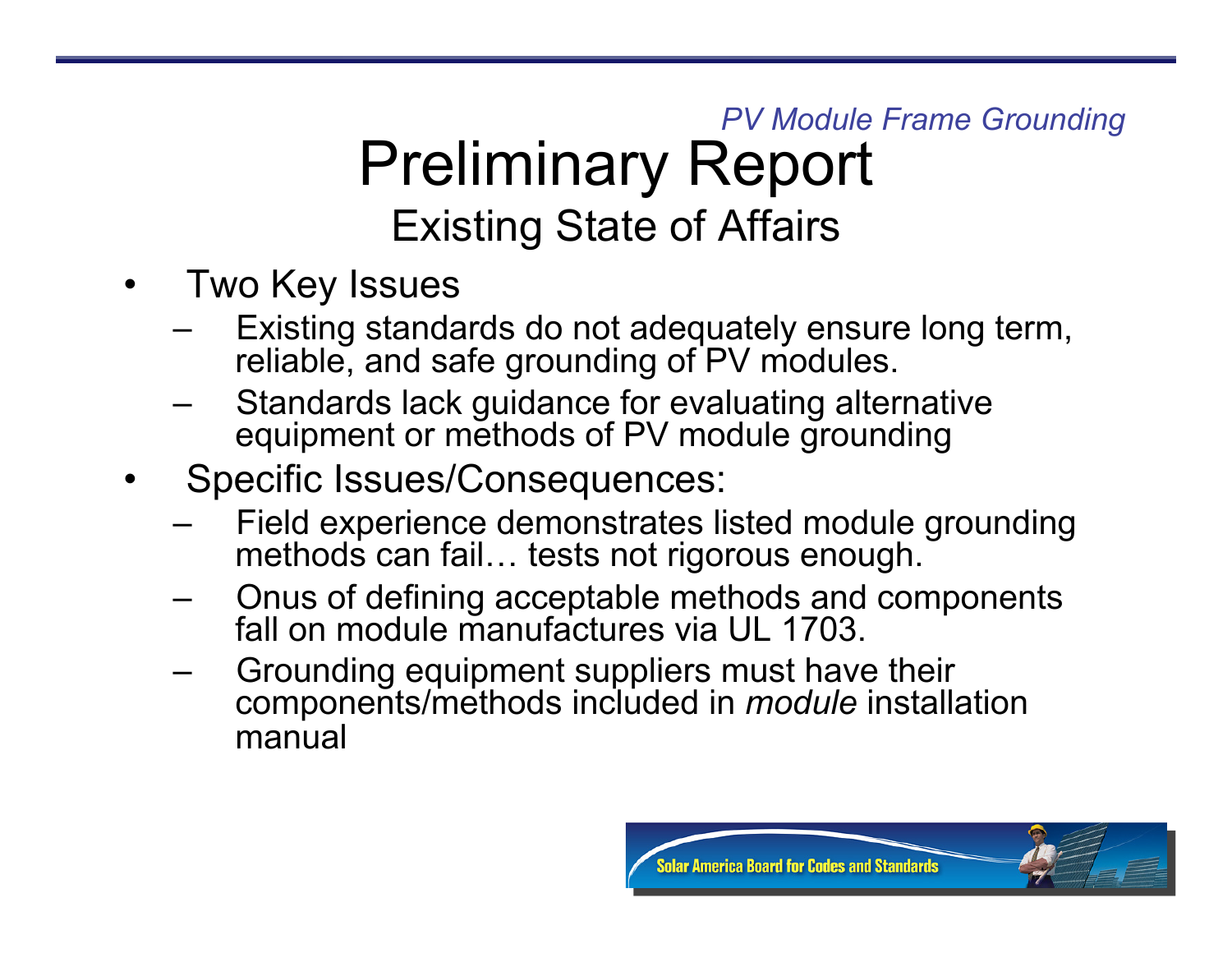#### *PV Module Frame Grounding*  Preliminary Report Existing State of Affairs

- UL 467 *Grounding and Bonding Equipment* 
	- Has been used to list PV grounding equipment
	- Provides some useful tests but was not written to address unique aspects of PV system applications.
- Integrators and installers find *listed* methods to be limiting, unreliable, and costly – innovation is thwarted
- In practice, integrators, product developers, AHJs demonstrate widely different interpretations of acceptable means
- Various NRTLs interpret and impose requirements differently
- 2007 UL1703 CRD (Certification Requirements Decision) issued to clarify UL requirements – thwart NRTL evaluation of parts/methods not specified/tested by module manufacturer

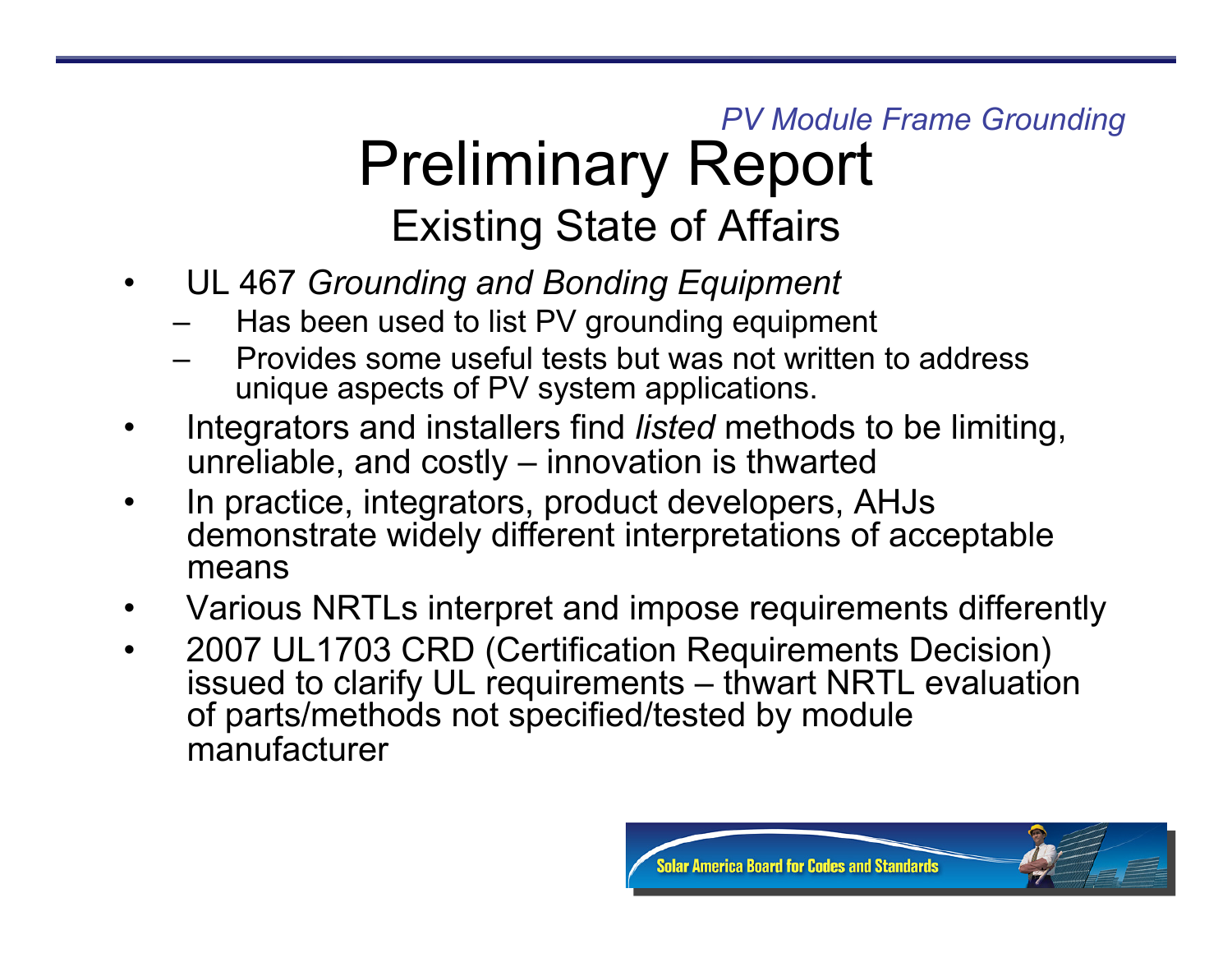#### *PV Module Frame Grounding*  Preliminary Report Existing State of Affairs

- UL efforts to address problems
	- New more rigorous testing -- exploratory
	- Development of Std 2703 to address PV mounting systems
	- Scheduling of new series of STP (standards technical panel) meetings beginning in December --- key to affecting change
- Industry efforts to address problems
	- Work development through Solar ABCs
	- Proposal for standard language in UL 61730-1: PV Module Safety Qualification - Part 1
	- Proposal developed by group (Wiley, Bill Brooks, others) this week for review at STP meeting

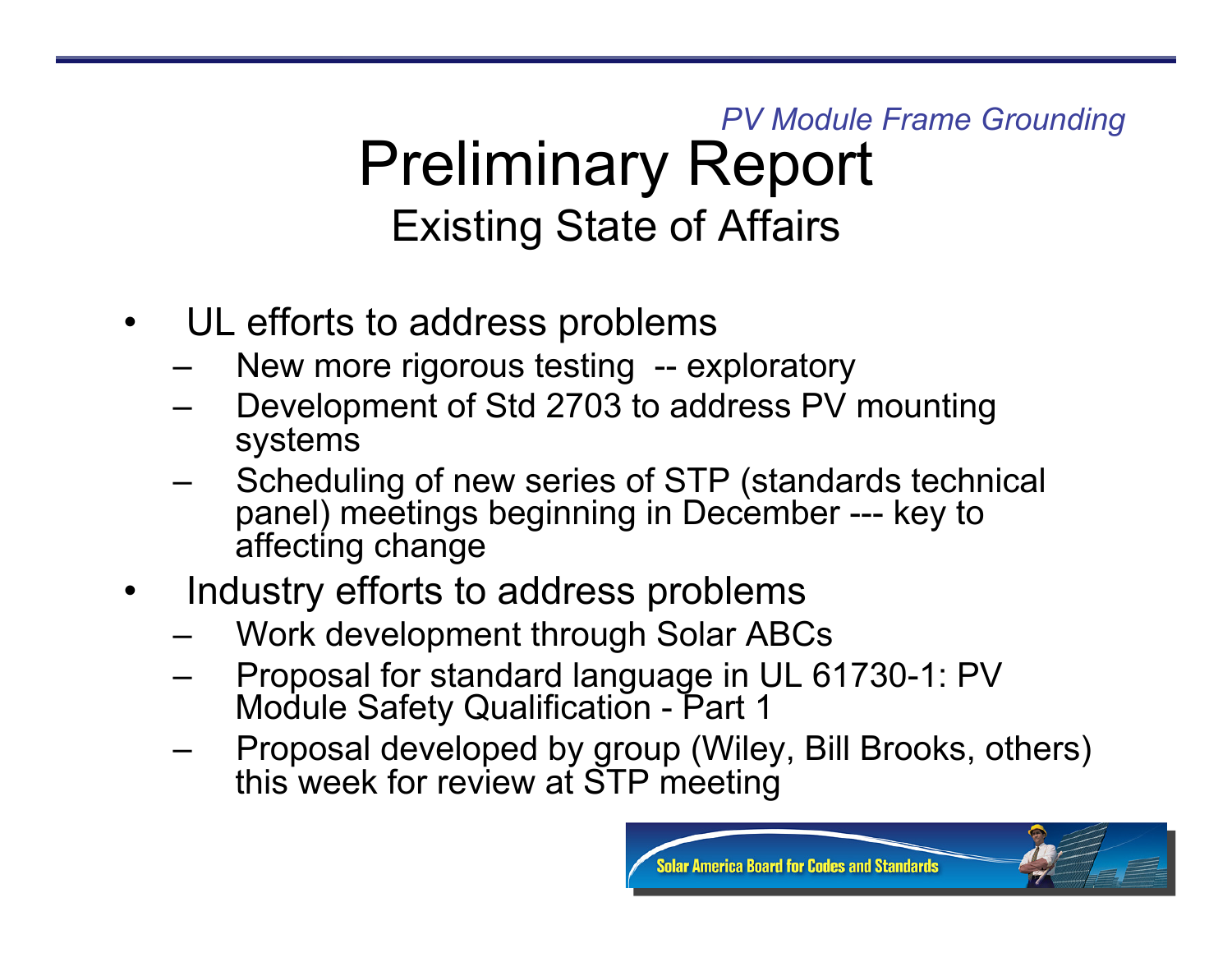- Most common failure modes
- Things that do work
- Installation issues (sensitivity to errors)
- **Permitting issues**
- Cost issues
- Needs and wishes
- Applicability of different codes and standards

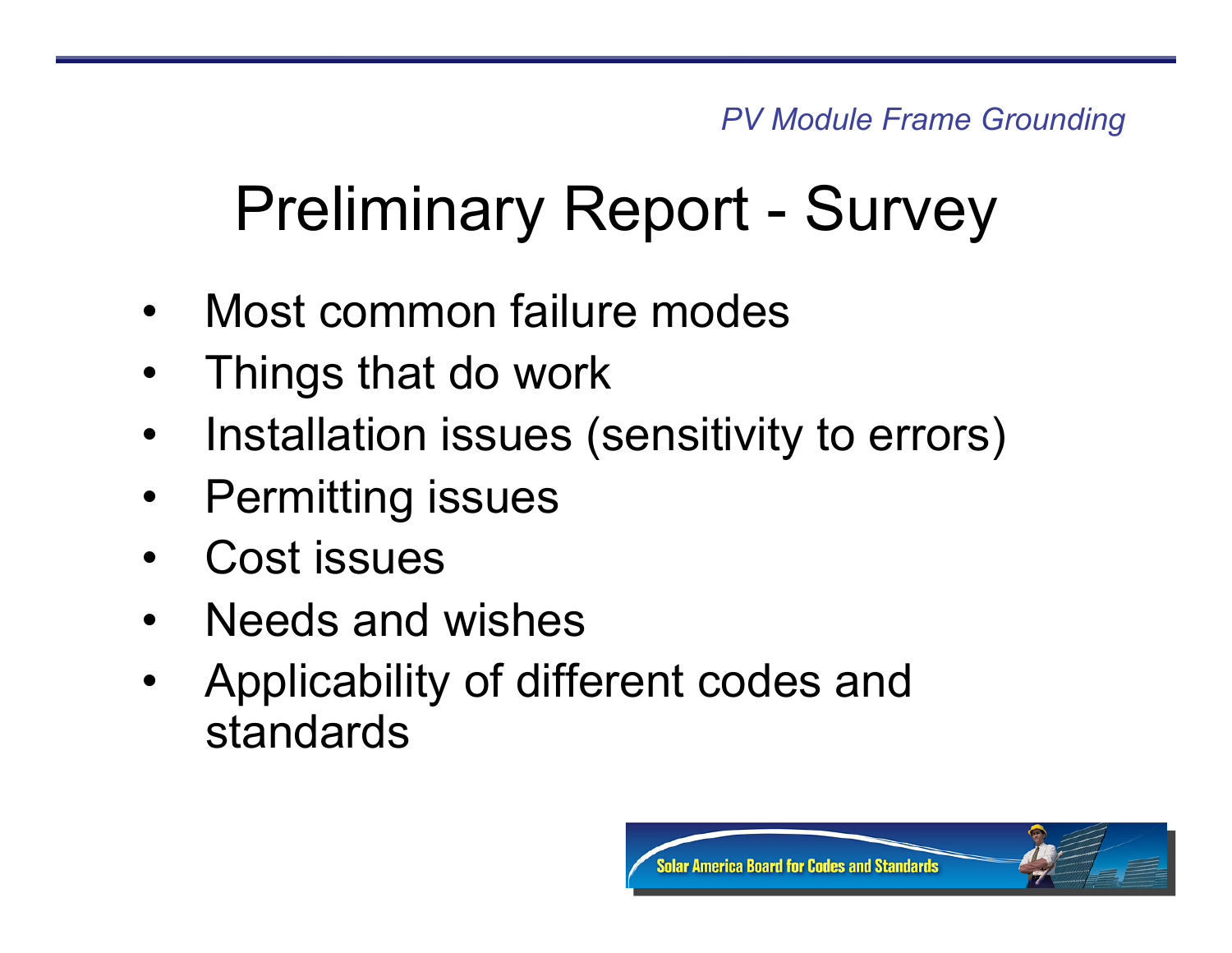- Most common failure modes
	- Loosening or failure of connections, corrosion
- Things that do work
	- Properly installed wire grounds, gas-tight mechanical modulemodule or support structure connections.
- Installation issues (sensitivity to errors)
	- Under or over-torqueing of wire/lug
	- Use of wrong parts or material
	- Insufficient penetration of coating on frames
- Permitting issues
	- Inconsistency of code/standard interpretation.
- Cost issues
	- Predominant wire-based methods very costly for large systems, e.g.

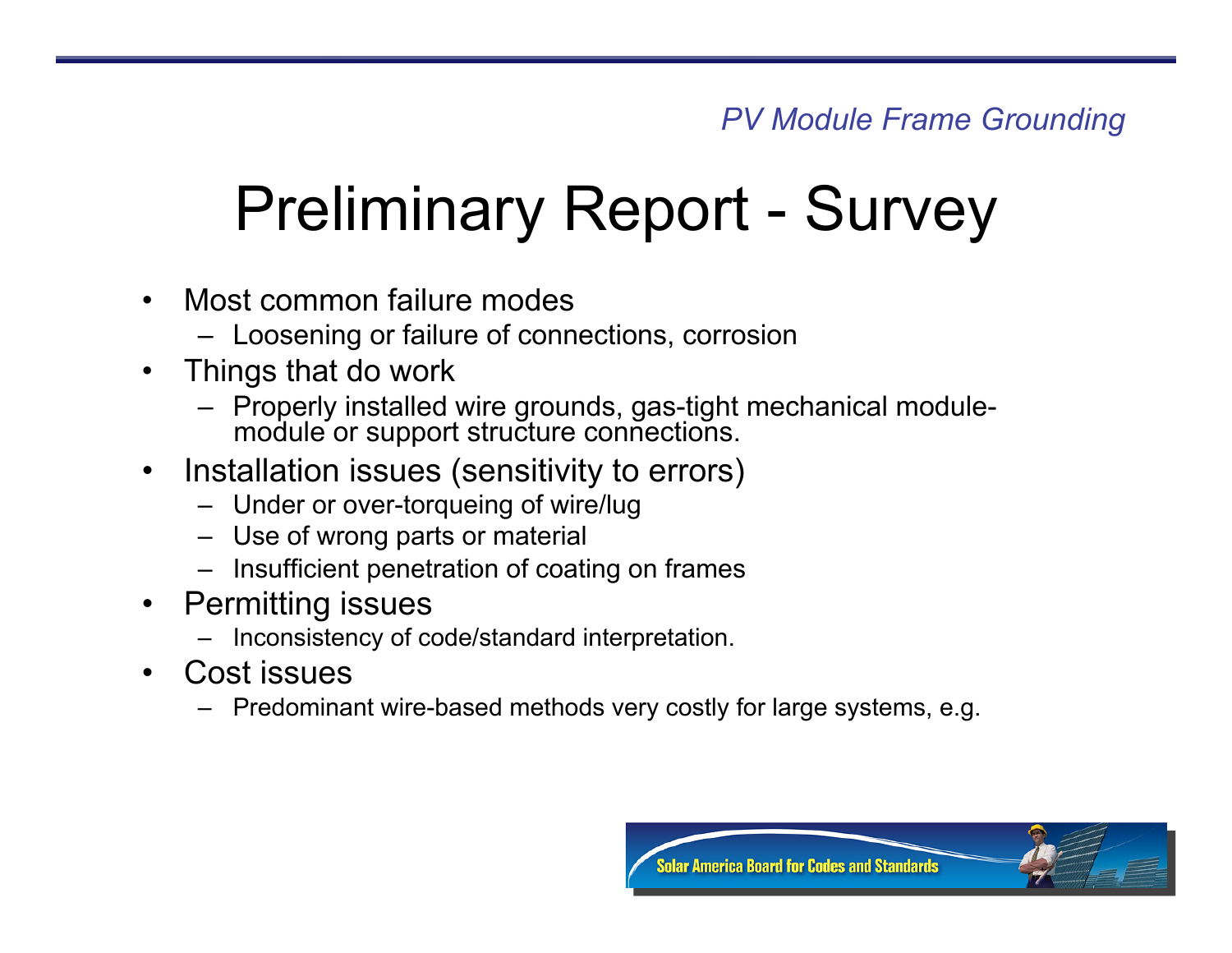Installation issues (sensitivity to errors)

- Under or over-torqueing wire connections to frame ground holes
	- Under or over-torqueing lug connections to frame ground holes
	- Use of wrong material or lacking material (i.e. not per design)
	- Insufficient penetration of coating on frames, where that connection
- Permitting issues
	- Inconsistency of code/standard interpretation.
- Cost issues
- Predominant wire-based methods very costly for large systems, e.g.

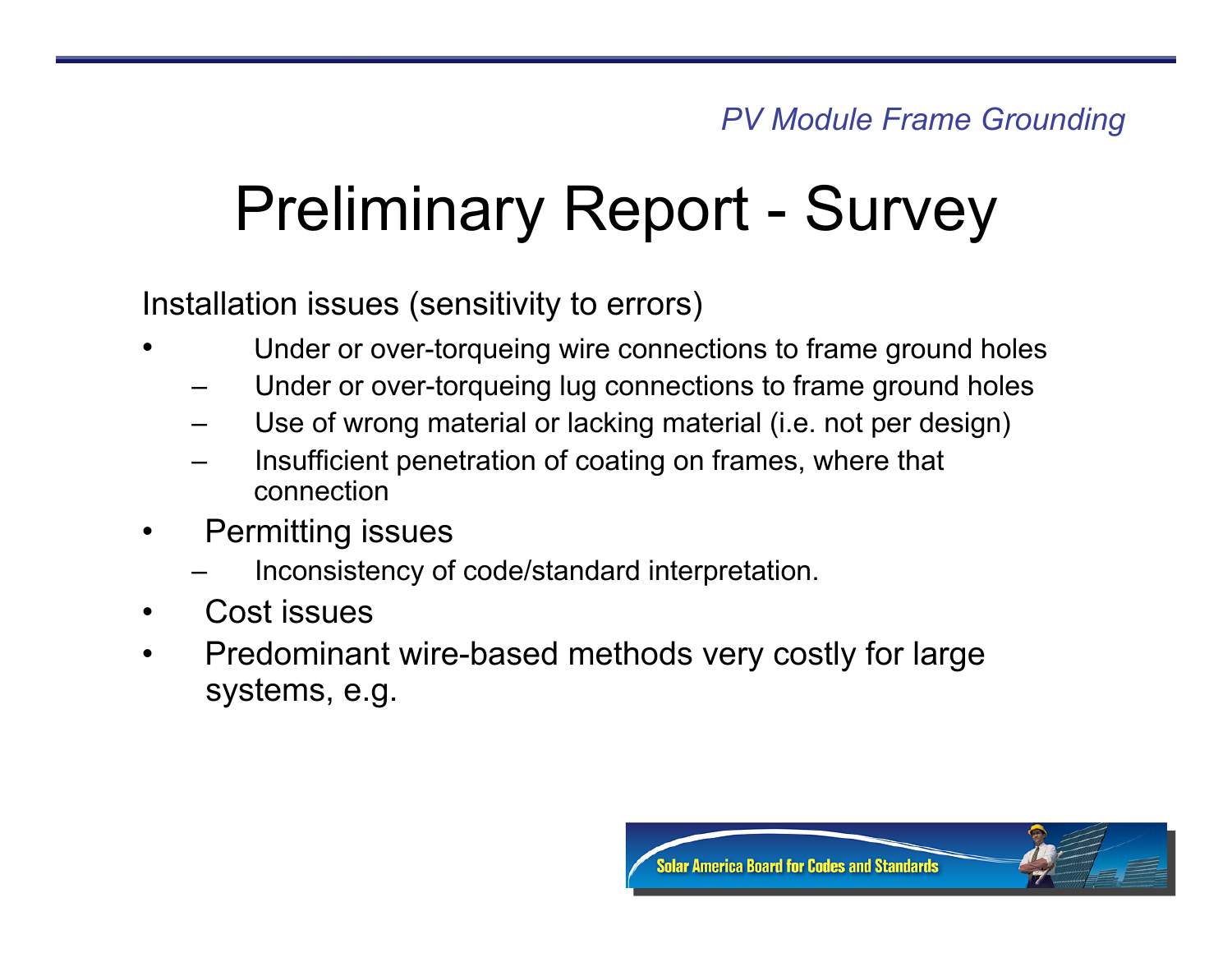Needs and wishes

- More approved methods utilizing abundant existing metal racking or support systems
- Standards uniformly applied (as opposed to module specific as defined in module installation manuals)
- More explicit use of mechanical mounting hardware. Criteria is that if a screw is used as ground current path, it can't be the (sole) mechanical connection.

Applicability of different codes and standards [NEC, UL 1703, UL 467, UL 1741, IEC 61730, etc..].

- Gap between 1703 and grounding and bonding. Lack of guidance for physical connections of frames and structures.
- UL 467 has good aspects, but some misses PV specific issues.
- Etc.

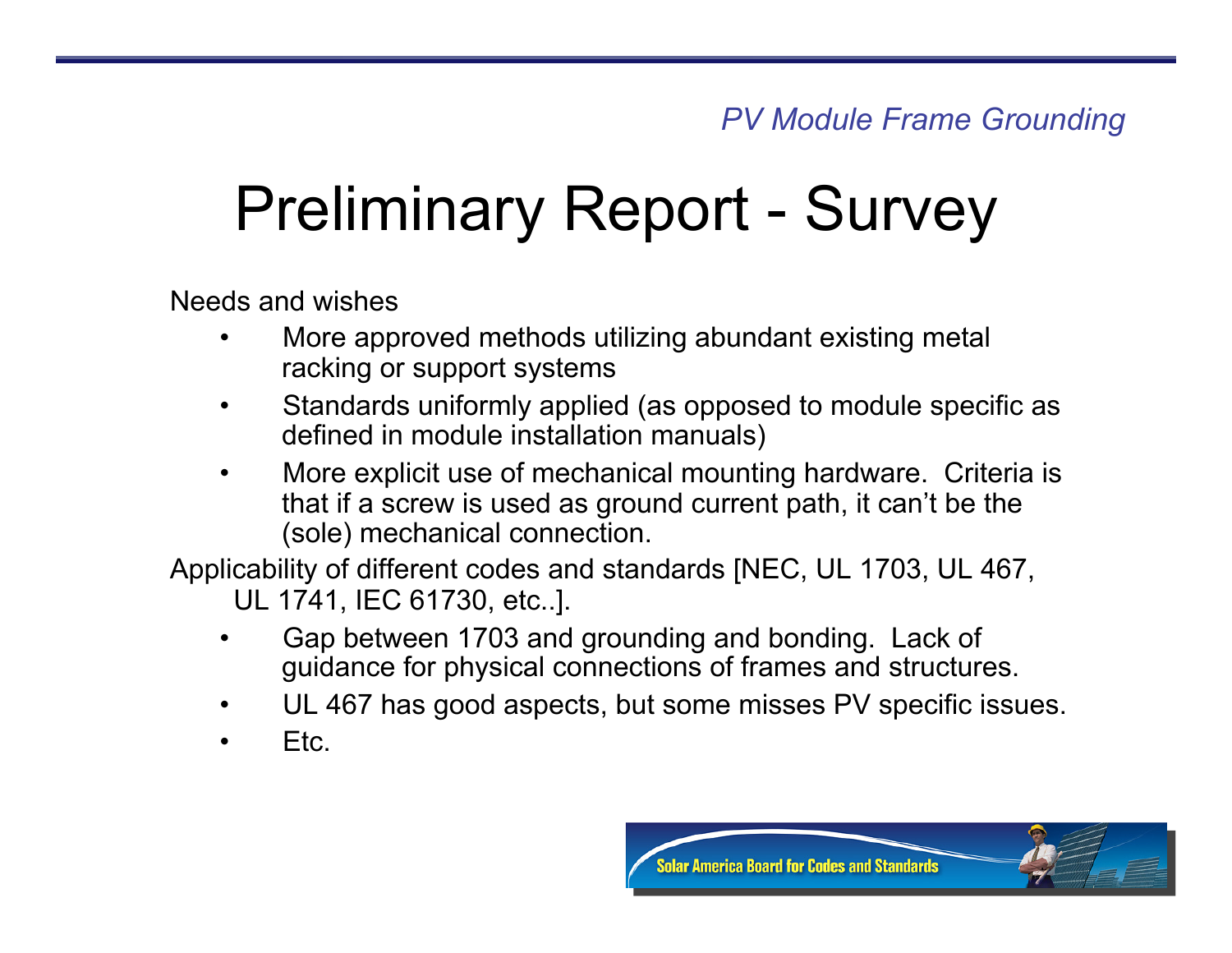#### *PV Module Frame Grounding*  UL Interim Testing

Ongoing Corrosion Testing - Preliminary Report to be released soon:

- Involved numerous types of ground connectors
- Continuous damp heat and salt mist environmental exposure
- Periodic electrical current cycling.
- Measure change in resistance in connections.

Preliminary Results

- Salt mist condition, most samples corroded severely, failed in weeks
- Identical samples in damp heat chamber were still in good condition.
- Assembly force and anti-oxidant coating also have effects on integrity.
- Failure mechanisms from galvanic, pitting, and crevice corrosion
- Insulating metal oxide formed during the corrosion broke the electrical connections and failed the grounding system.

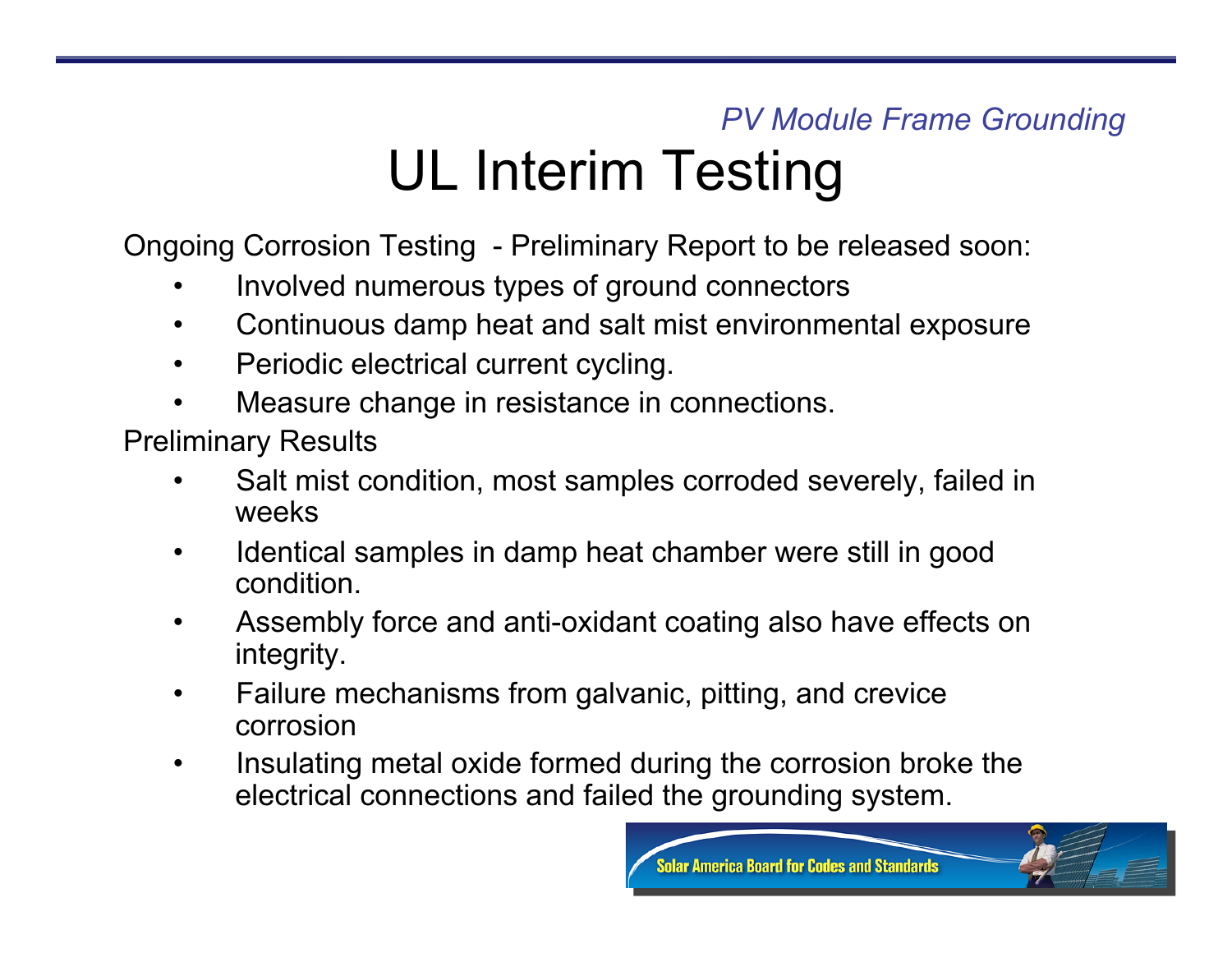## Tests Methods to Develop

- Resistance, component level
- Resistance, interconnected component level
- Current magnitude and duration (DC, AC)
	- Impulse current tests
	- Steady state current tests
	- Current cycling
- Accelerated lifetime tests
	- Temperature cycling with current cycling
	- Humidity with current cycling
	- Corrosive atmosphere exposure
- Mechanical Cycling
	- Vibration test

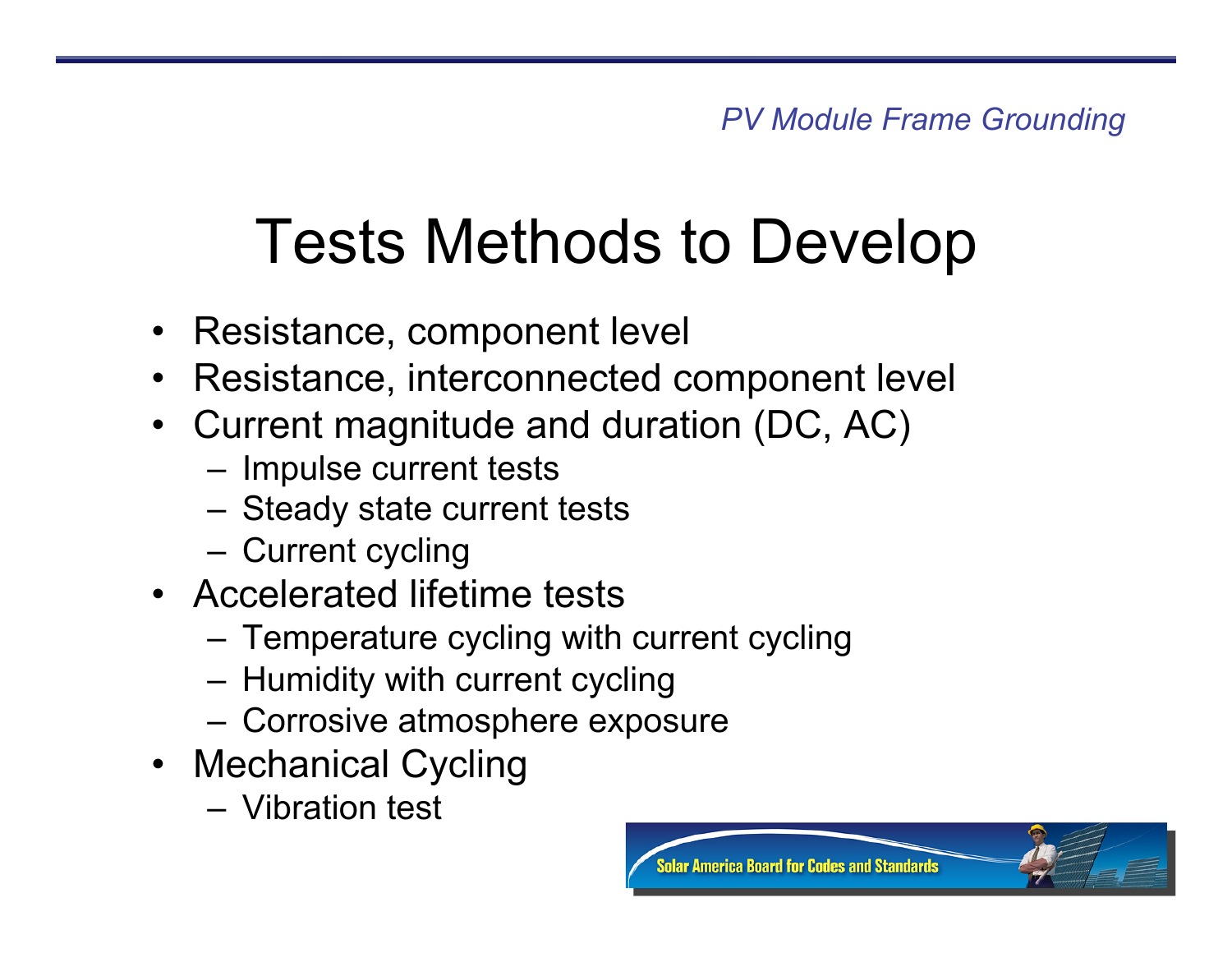*PV Module Frame Grounding* 

#### Other Work Planned System Level Grounding

- AC modules and micro-inverters
- DC to DC converters
- Ground requirements to accommodate arc suppression
- GEC and/or equipment grounding conductors in the vicinity of the array
- Prescriptive mechanical interface requirements at system level to limit obviate need for listing all combinations of racking, framing, equipment, and bonding device